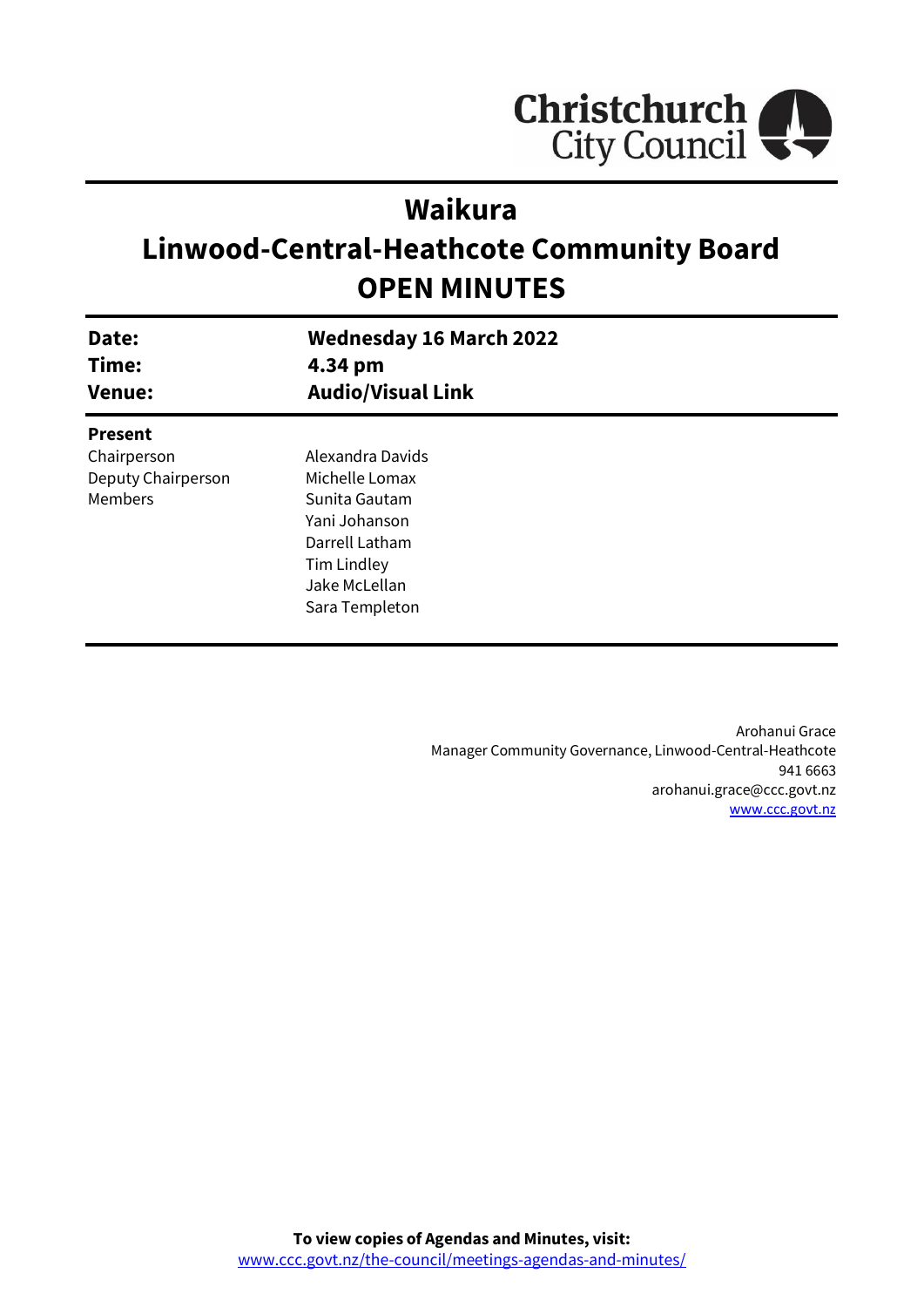

## **Part A Matters Requiring a Council Decision**

**Part B Reports for Information**

## **Part C Decisions Under Delegation**

**Secretarial Note:** It is noted that this meeting was held via audio/visual link on the Zoom platform owing to the country being under COVID-19 Protection Framework (the Traffic Alert System Red) on the date the meeting was scheduled. These minutes provide a written summary of the meeting proceedings.

The Chairperson opened the meeting and notified members and presenters that the meeting was being publicly livestreamed on YouTube and that the recording would be kept online for future viewing.

The meeting was advised that Item 9 – Hagley Park North - Tennis Court New Floodlights had been withdrawn from the agenda.

## **Karakia Tīmatanga**:

The agenda was dealt with in the following order.

## **1. Apologies Ngā Whakapāha**

## **Part C**

An apology for absence was received from Jackie Simons. The Chairperson called for a mover and seconder to accept the apology.

Michelle Lomax moved that the apology be accepted. The motion was seconded by Tim Lindley. The motion was put to the vote and was declared carried.

## **Community Board Resolved LCHB/2022/00018**

That the apology received from Jackie Simons for absence be accepted.

Michelle Lomax/Tim Lindley **Carried**

## **2. Declarations of Interest Ngā Whakapuaki Aronga**

### **Part B**

There were no declarations of interest recorded.

## **3. Confirmation of Previous Minutes Te Whakaāe o te hui o mua**

### **Part C**

The Chairperson asked members to confirm that the minutes of the previous Board meeting held on 16 February 2021 were a true and correct record of the meeting.

It was noted that in the public forum presentation on Dawson Street at item 5.1 the presenter had advised that in 2015, approximately 20% of the street (Kilmore Street northern end) was resurfaced in asphalt but that this was not recorded in the unconfirmed minutes. It was further noted that the minutes did not record that the presenter had said she had spoken to all Dawson Street owners who support the street's function as a pedestrian walkway regarding the street's resurfacing.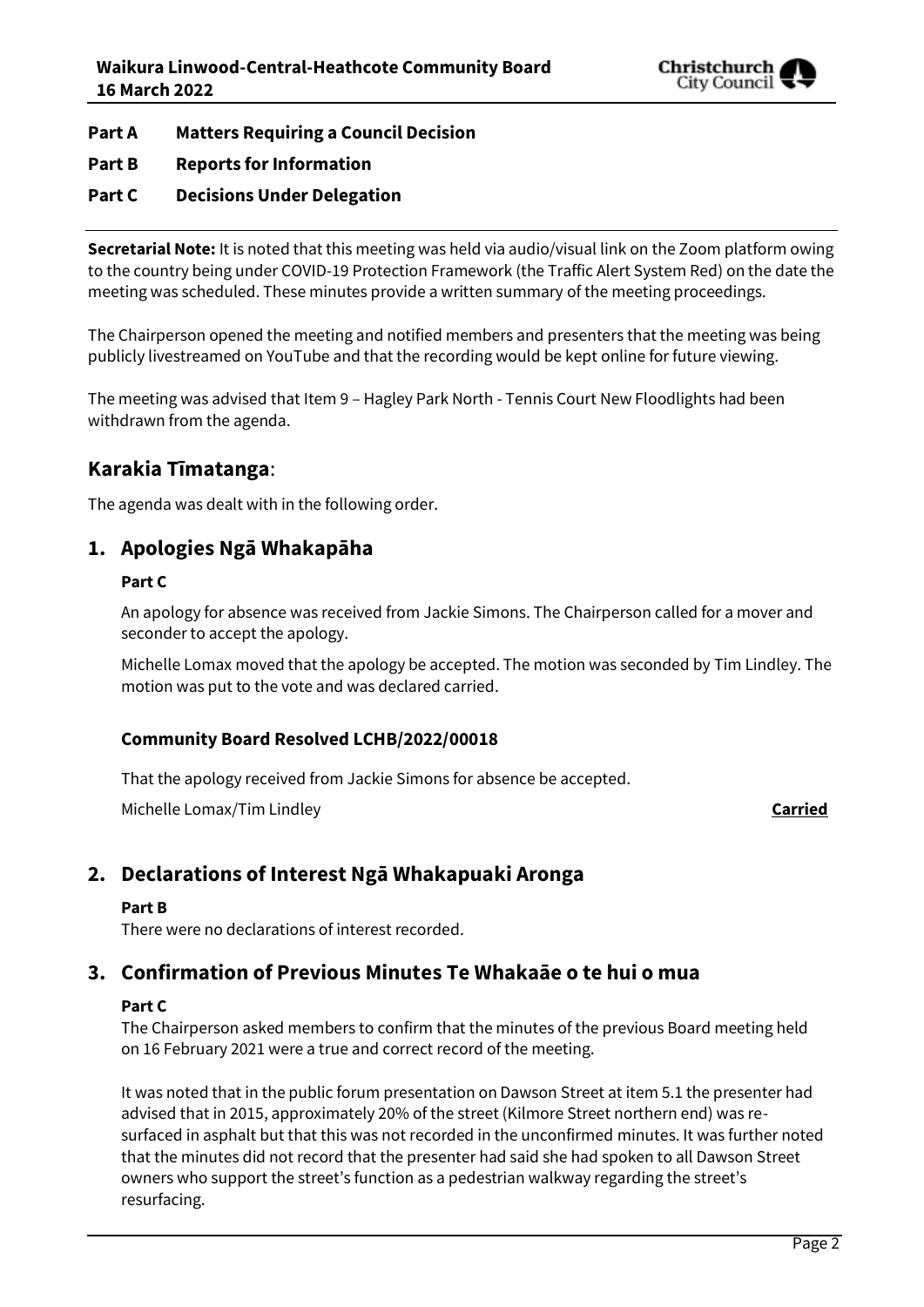

It was advised that point 3 of resolution LCHB/2022/00002 under item 7 should refer to obtaining quotes from contractors specialising in small areas.

Jake McLellan moved that the minutes be confirmed subject to:

- The second paragraph Item 5.1 Dawson Street, being amended to include the words "In 2015, approximately 20% of the street (Kilmore Street northern end) was re-surfaced in asphalt" after the words "by 30%" and with the words "and all owners" after the words "Dawson Street residents"
- Point 3 of resolution LCHB/2022/00002 under item 7 being amended to substitute the words "seeking quotes from contractors specialising in surfacing smaller areas" for the words "using other contractors than the Council's current contractors."

The motion was seconded by Darrell Latham. Following invitation from the Chairperson there was no debate on the item, and the motion was put to the vote and was declared carried. **Community Board Resolved LCHB/2022/00019**

That the minutes of the Waikura Linwood-Central-Heathcote Community Board meeting held on Wednesday 16 February 2021 be confirmed subject to the following amendments:

- Item 5.1 Dawson Street, second paragraph to be amended to read: Ms Simone Pearson outlined to the Board that the area to be surfaced is relatively small measuring approximately 455m<sup>2</sup> owing to the street's short length and narrow width. Seven paved brick area and five planter boxes reduce the surface area by 30%. *In 2015, approximately 20% of the street (Kilmore Street northern end) was re-surfaced in asphalt.* Ms Pearson has spoken to the majority of Dawson Street residents *and all owners* who support the street's function as a pedestrian walkway and for the resurfacing to be continued to be asphalt.
- Item 7 Correspondence, point 3 resolution LCHB/2022/00002 to be amended to read: Requests staff advice to look at appropriate procurement options for smaller works *by seeking quotes from contractors specialising in surfacing smaller areas.*

Jake McLellan/Darrell Latham **Carried**

## **4. Public Forum Te Huinga Whānui**

### **Part B**

## **4.1 Pedestrian links from Addington to Central City**

Chris Freear, local resident, gave a presentation to the Board regarding improvement of pedestrian links from Addington to the Central City.

Mr Freear noted that the population of Addington is likely to increase as single level dwellings in the area are replaced with multi-level dwellings. He would like to see the increased numbers of residents choosing active travel to the city and considers that this could be encouraged by provision of a safe and visually interesting route.

Mr Freear presented photographs of the current pedestrian links and suggested possible improvements including planter boxes and seating, art on walls and pavements, strip gardens etc. together with traffic calming measures and improved pedestrian crossing facilities that could be installed as part of a cohesive plan to create a visually interesting route to encourage residents to utilise footpaths as their first form of transport.

Board members noted that the Addington area is currently vehicle-friendly and that Selwyn Street is a wide road that may be difficult for pedestrians to cross.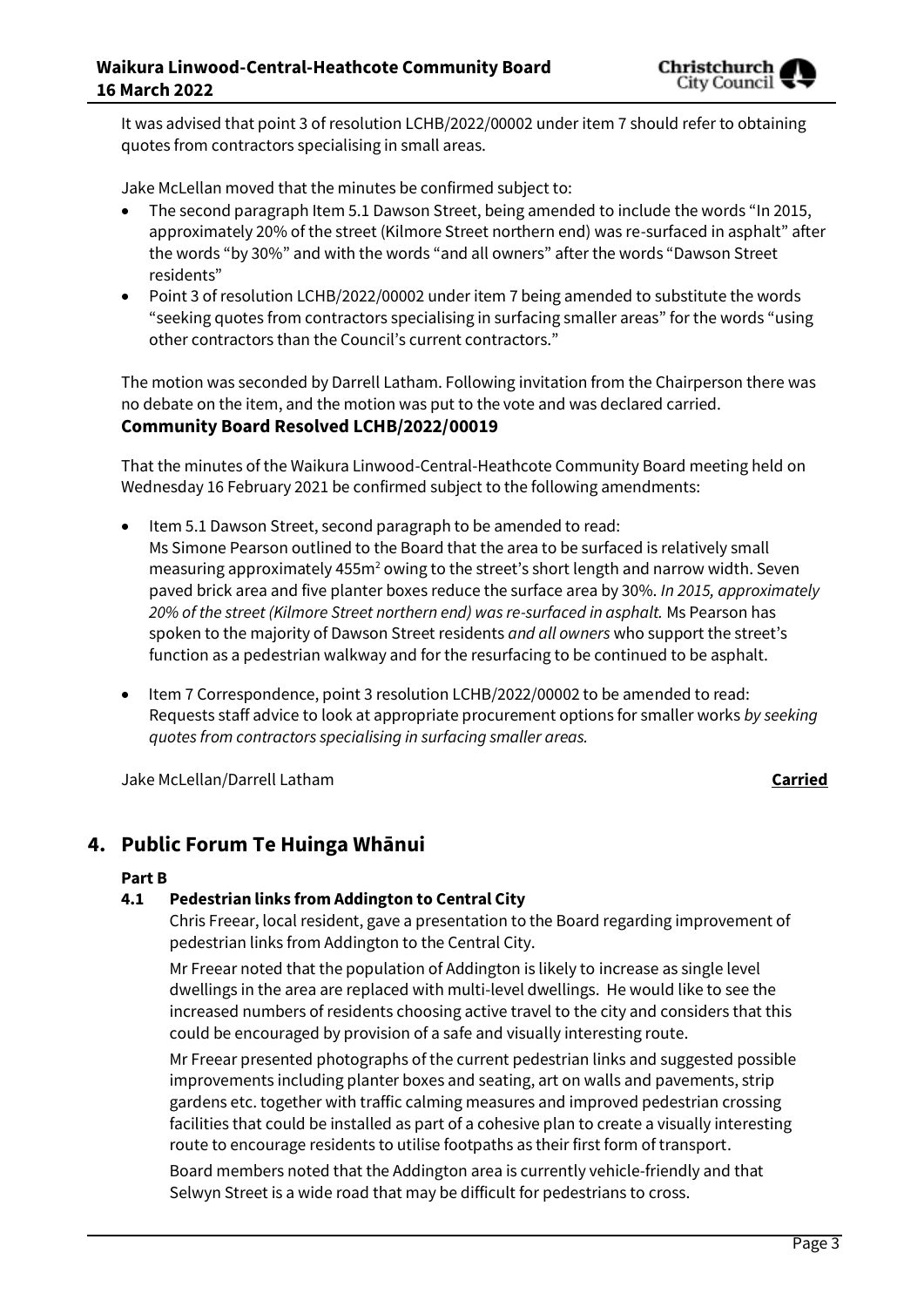In response to a question from a member about the possibility of local community groups participating in enhancement of the route, Mr Freear advised that he had contacted Gap Filler and was willing to approach local groups Manuka Cottage and the Timebank.

A member advised Mr Feerar that the Board do have some funding available to assist with small community projects.

It was suggested that the proposal could be discussed with the Council's Innovating Streets team.

It was further suggested that Hagley College could be approached to see whether it might like to be involved in art projects.

Following questions from members, the Chairperson thanked Mr Freear for his presentation.

## **Attachments**

- A Public Forum: Pedestrian links from Addington to Central City Background information – 16 March 2022  $\Rightarrow$  2
- B Public Forum: Pedestrian links from Addington to Central City Presentation 16 March 2022 ⇒ 4

## **5. Deputations by Appointment Ngā Huinga Whakaritenga**

## **Part B**

## **5.1 Item 11 - Woodham Park - Former Caretakers Residence and Grounds**

Mr Mark Gerrard, local resident, spoke against the proposal to have the former caretaker's residence at Woodham Park demolished.

Mr Gerrard advised that he is concerned that contrary to good civic practice there has not been any public engagement with residents or groups about the possible future use of the former caretaker's residence.

Mr Gerrard said he is concerned that the Council's Heritage Strategy "Our Heritage Our Taonga" is not mentioned in the officer's report and that aside from the Botanical Gardens no Council former caretaker residences have been scheduled as heritage buildings on the City's District Plan. He considers that at least some of the park caretakers residences should be protected before they all vanish. Mr Gerrard would like to see the Council's Heritage team involved in all reports where there may be potential heritage aspects.

Mr Gerrard said he is perturbed that the former residence was allowed to sit unused and deteriorate since 2009 with no active use sought or decision about its future made.

Mr Gerrard requested that the Board decline to demolish the residence and urged it to instead seek community engagement and input with the aim of making the former caretaker's residence available for community use.

Mr Gerrard further requested that the Board seek a heritage assessment from the Council's Heritage Team as to the former caretaker's residence's suitability for scheduling on the District Plan.

In response to a question from a member, Mr Gerrard said he thought that the residence could be adaptively re-used sympathetically within its context, a heritage building in a de-facto heritage park. He said he considers that if engaged the community could come up with ideas for possible use. He indicated that it would be useful for the Council to proactively engage with community at an early stage.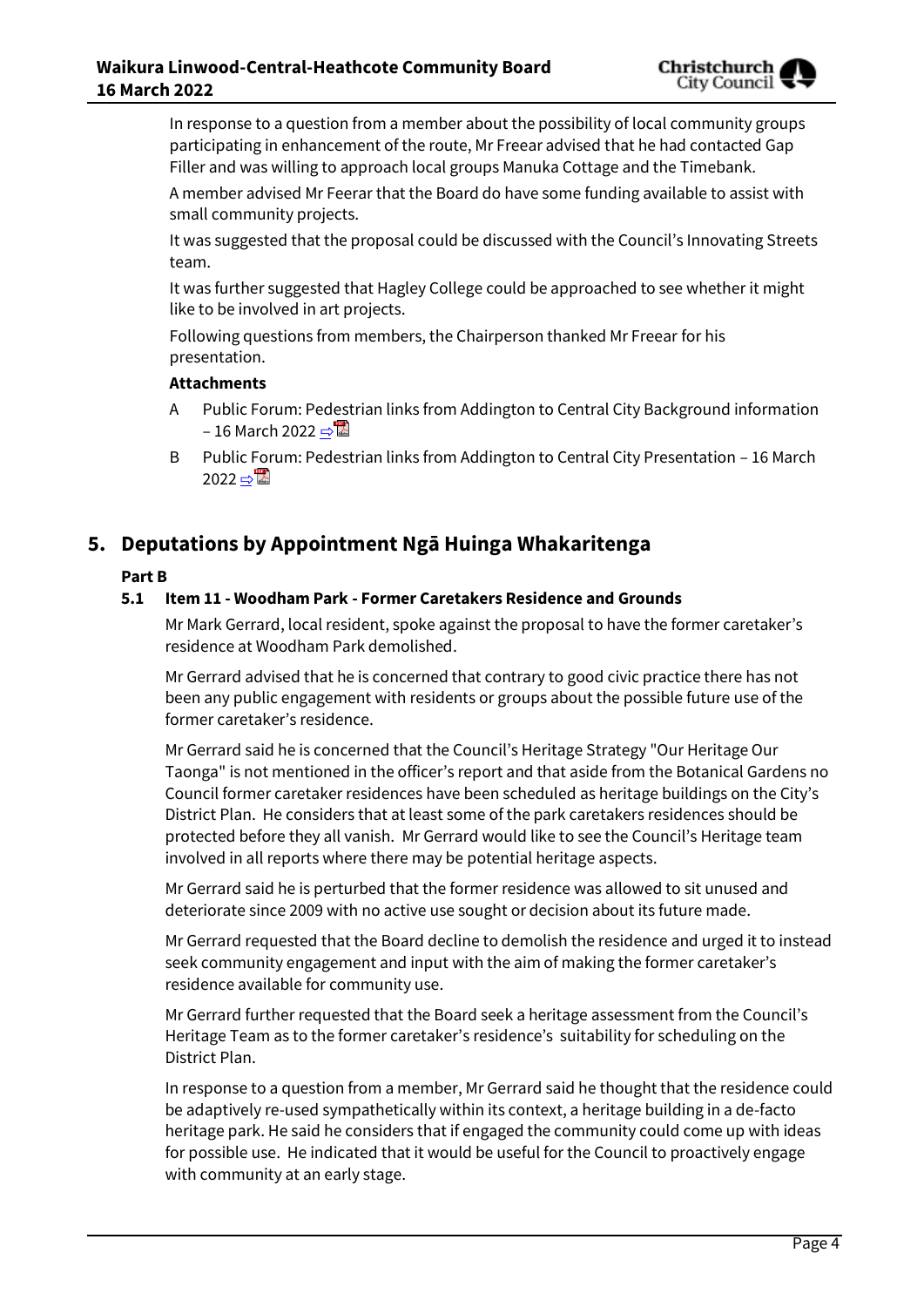

After questions from members, the Chairperson thanked Mr Gerrard for his presentation.

The presentation tabled at the deputation is attached below.

Item 11 of these minutes refers.

#### **Attachments**

A Deputation: Woodham Park - Former Caretaker' Residence and Ground – 16 March 2022 [⇨](../../../RedirectToInvalidFileName.aspx?FileName=LCHB_20220316_MAT_7602.PDF#PAGE=29)

# **11. Woodham Park - Former Caretaker's Residence and Grounds**

## **Board Comment**

The Council's Asset Engineer, Parks Heritage and Buildings spoke to the Board and answered questions from the Board.

It was noted that the former caretaker's residence has been vacant since 2009, as Council no longer has caretakers living on parks. It was proposed that the building be removed at that time and the site incorporated into the park. While landscape plans were prepared for this they were not implemented. The building sustained damage during the earthquake sequence that occurred in 2010-11. Owing to recent issues with homeless people, vandalism etc. a plan to demolish the building has been developed.

Staff advised in response to a question that at the time of the earthquakes the residence was insured for \$173,608 but that as the building was proposed to be demolished it was not included on the Council's priority list for repair.

It was clarified that the building is not included in the District Plan as a heritage building although there is connection, through the former homestead, to Woodham Park which is a potential District Plan heritage item.

It was advised that in terms of the Reserves Act 1977 the use of the former residence would be required to relate to Park activity.

Jake McLellan moved that the Board lay the report on the table and request staff to investigate the heritage values of the former caretaker's house on Woodham Park and undertake engagement on the viability of community use of the building.

The motion was seconded by Darrell Latham and on being put to the vote was declared carried.

### **Officer Recommendation / Ngā Tūtohu**

That the Waikura Linwood-Central-Heathcote Community Board recommend to Council to:

1. Approve the removal of the former caretaker's house, garage and shed from Woodham Park and incorporate the area into the park with appropriate landscape treatment and enhancement.

### **Community Board Decided LCHB/2022/00019**

### **Part B**

That the Waikura Linwood-Central-Heathcote Community Board:

1. Lay the report Woodham Park - Former Caretaker's Residence and Grounds on the table and request staff: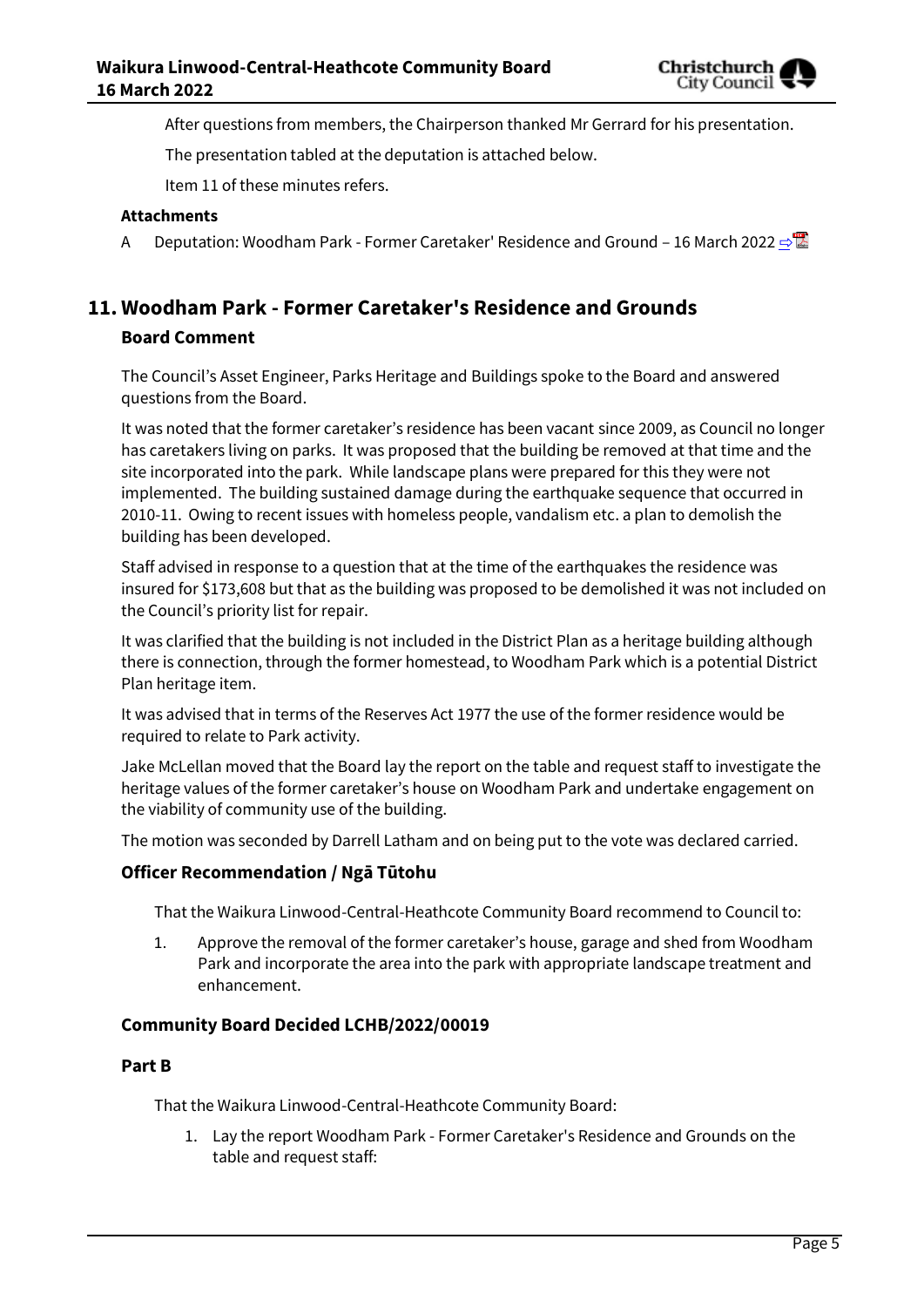

- a. To investigate the heritage values of the former caretaker's house on Woodham Park and report back to the Board.
- b. To undertake engagement on the viability of community use of the former Woodham Park Caretakers residence and report back to the Board.

Jake McLellan/Darrell Latham **Carried**

## **6. Presentation of Petitions Ngā Pākikitanga**

## **Part B**

- **6.1** At the Board's 16 February 2022 meeting, Simone Pearson, resident of Dawson Street, tabled two petitions during her deputation to the Board on Dawson Street (Clause 5.1 of 16 February 2022 minutes refers).
	- 1. The first petition supported retaining the current asphalt surface of Dawson Street.

The prayer of the petition reads: *We support retaining the current asphalt surface of Dawson Street. The planned resurfacing in chipseal stones poses a risk to; the health, safety and wellbeing of pedestrians and; of damage to properties and vehicles.* (20 signatories)

2. The second petition supported the change in designation from Dawson Street to Dawson Lane.

The prayer of the petition reads: *We the properties owners and residents support the change in designation from Dawson Street to Dawson Lane.* (22 signatories)

At that time, the petition did not meet the provision of Standing Orders Clause 13 – Petitions and was not admissible. Clause 13 requires the petition to be received by the Chief Executive at least five working days before the date of the meeting at which it will be presented. That was not the case in that instance.

The petitions were forwarded to the Chief Executive Officer for consideration of acceptance and that acceptance was granted on 24 February 2022.

Sunita Gautam moved that the petitions be received. The motion was seconded by Sara Templeton and on being put to the vote was declared carried.

## **Community Board Resolved LCHB/2022/00020**

#### **Part B**

That the Waikura Linwood-Central-Heathcote Community Board:

- 1. Receives the following petitions tabled at the Board meeting on 16 February 2022:
	- a. A petition supporting retaining the current asphalt surface of Dawson Street.

The prayer of the petition reads:

"We support retaining the current asphalt surface of Dawson Street. The planned resurfacing in chipseal stones poses a risk to; the health, safety and wellbeing of pedestrians and; of damage to properties and vehicles." (20 signatories)

b. A petition supporting the change in designation from Dawson Street to Dawson Lane.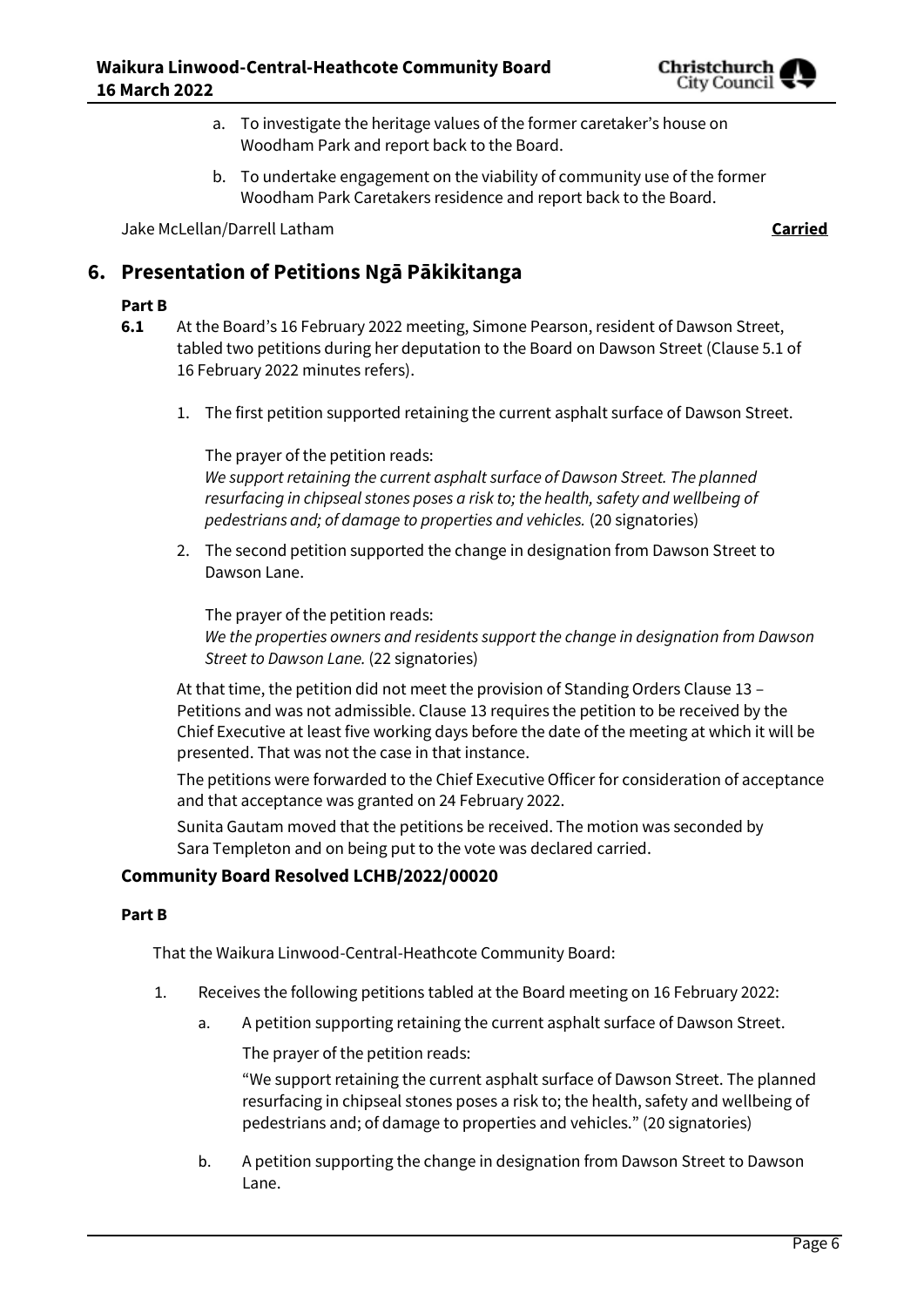

The prayer of the petition reads:

"We the properties owners and residents support the change in designation from Dawson Street to Dawson Lane." (22 signatories)

2. Refers the issues raised in the petitions to staff for investigation.

Sunita Gautam/Sara Templeton **Carried**

#### **Attachments**

- A Petition: Dawson Street Retaining asphalt surface 16 March 2022  $\Rightarrow$
- B Petition: Dawson Street Change Dawson Street to Dawson Lane 16 March 2022  $\Rightarrow$

## **7. Briefings**

Councillors Lan Pham and Vicky Southworth from the Canterbury Regional Council (Environment Canterbury) briefed the Board on the Environment Canterbury 2022/23 draft Annual Plan that is currently out for consultation and highlighted aspects of the plan. There are three options being consulted on in terms of passenger transport fares:

- The preferred option is a proposal for free-fares for those under 25 of age, tertiary students, Community Service and mobility card holders for a duration of two years;
- A second option is a two dollar flat fare;
- A third option is the status quo, with a reduction in fares for tertiary students.

The different options will have different costs for households but will also provide savings.

Funding options for flood recovery are also being consulted on, in particular the costs of repair/reinstatement of damaged flood protection work. These costs are usually met by targeted rates, but in light of the extent of recent flooding funding through general rates across the region is being looked at.

Ideas are also being sought on the inclusion of a climate levy for ecologic protection measures in a future long term plan.

Councillors Pham and Southworth discussed the proposals with board members and invited them to contact them with any questions.

The Chairperson thanked Councillors Pham and Southworth for their presentation.

## **8. Former Woolston Amateur Swimming Club - Funding allocation Board Comment**

The Community Recreation Advisor spoke to the report and answered questions.

It was clarified that members of the former Woolston Amateur Swimming Club would like to present the cheque for the donated funds at the formal unveiling of the plaque when this can go ahead.

Board members thanked staff for their work and acknowledged the former Woolston Park Swimming Pool Association and the Amateur Swimming Club for their contribution and hard work over many years.

Sara Templeton moved the staff recommendation. The motion was seconded by Darrell Latham on being put to the vote was declared carried.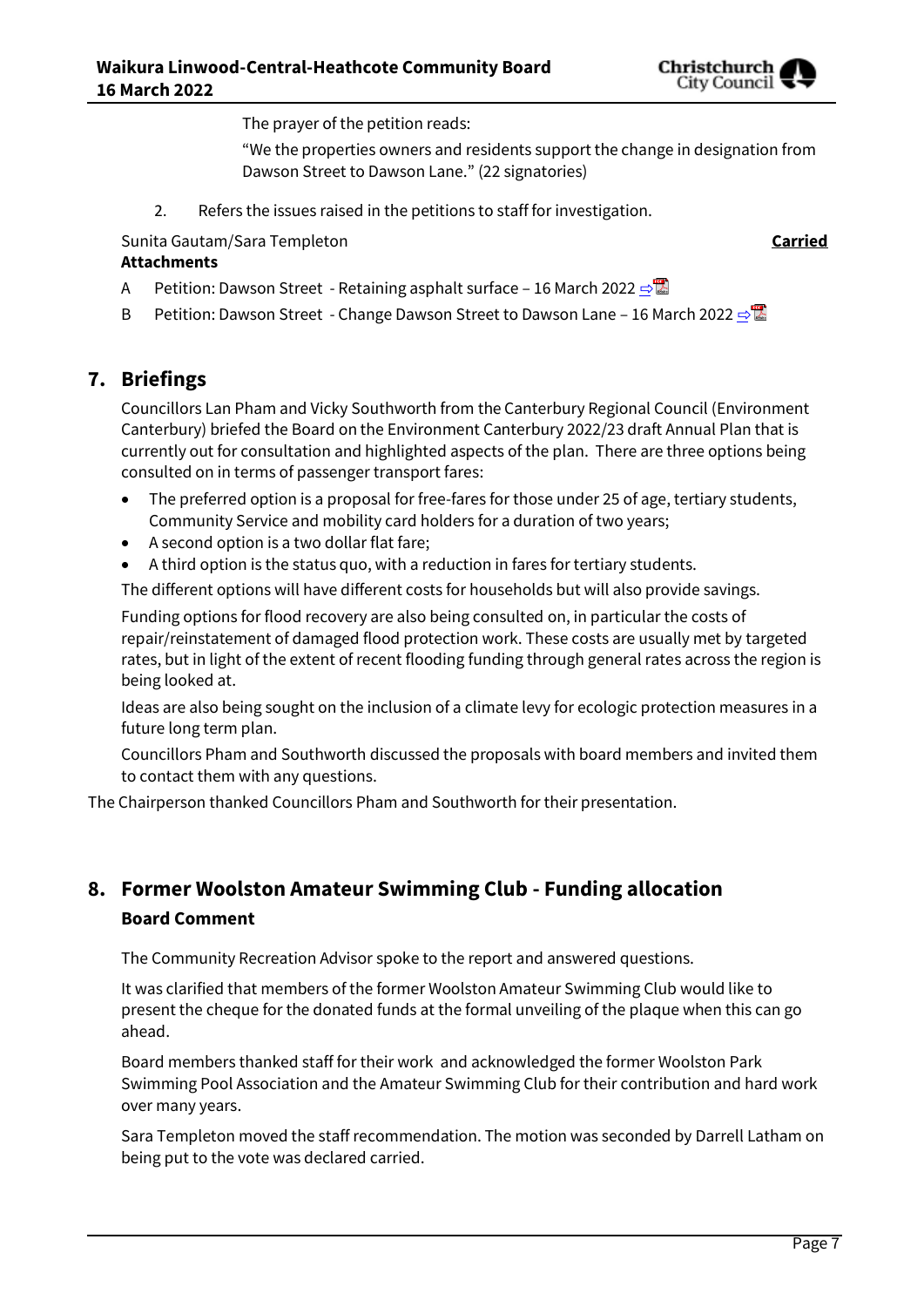

## **Community Board Resolved LCHB/2022/00021 (original staff recommendations accepted without change)**

## **Part C**

That the Waikura Linwood-Central-Heathcote Community Board:

- 1. Acknowledges the funding received from the former Woolston Amateur Swimming Club; and
- 2. Allocates \$10,000 towards Learn to Swim Lessons for Local Youth in need who are identified by local schools; and
- 3. Allocates \$6,000 towards a pool inflatable that remains located permanently at Te Pou Toetoe Linwood Pool; and
- 4. Installs a plaque of recognition to the Woolston Park Amateur Swimming Club at Te Pou Toetoe Linwood Pool marking the legacy of the Swimming Club noting the cost of the plaque is to be taken from the fund; and
- 5. Allocates the unallocated balance of the fund (approximately \$8,000) towards pool aids for young people with disabilities.

Sara Templeton/Darrell Latham **Carried**

## **9. Hagley Park North - Tennis Court New Floodlights**

The report was withdrawn.

## **10. Slow Speed Neighbourhoods - Scarborough Hill Board Comment**

The Council's Senior Transportation Engineer, Engagement Advisor, and Charlotte French, consultant, spoke to the report. It was clarified that the proposal for a Slow Speed Neighbourhood on Scarborough Hill is part of the Road to Zero programme national strategy for the reduction of death and serious injury on roads.

Staff advised that consultation on the proposal occurred from 5 November to 5 December 2021, and 37 submissions were received.

A member queried whether the proposed 40 kilometre per hour speed limit is a safe and appropriate speed for Flowers Track, given that it is a track and not a road, and for Whitewash Head Road that can only safely accommodate a single vehicle at a time.

Staff responded that the limit of 40 kilometre per hour is not a target to drive to, but rather a guide as to maximum speed and advised that although Flowers Track is a track it may be legal road and so was included in the Slow Speed Neighbourhood zone. The speed limit for Whitewash Head Road is currently 50 kilometres per hour and it does not fall within guidelines to have a speed limit less than 40 kilometres per hour.

Members discussed their support for the recommendations, but indicated that they would like to see more information provided on the status of Flowers Track and on whether 40 kilometres per hour is a safe and appropriate speed for Whitewash Head Road. The Board discussed the recommendations from the report.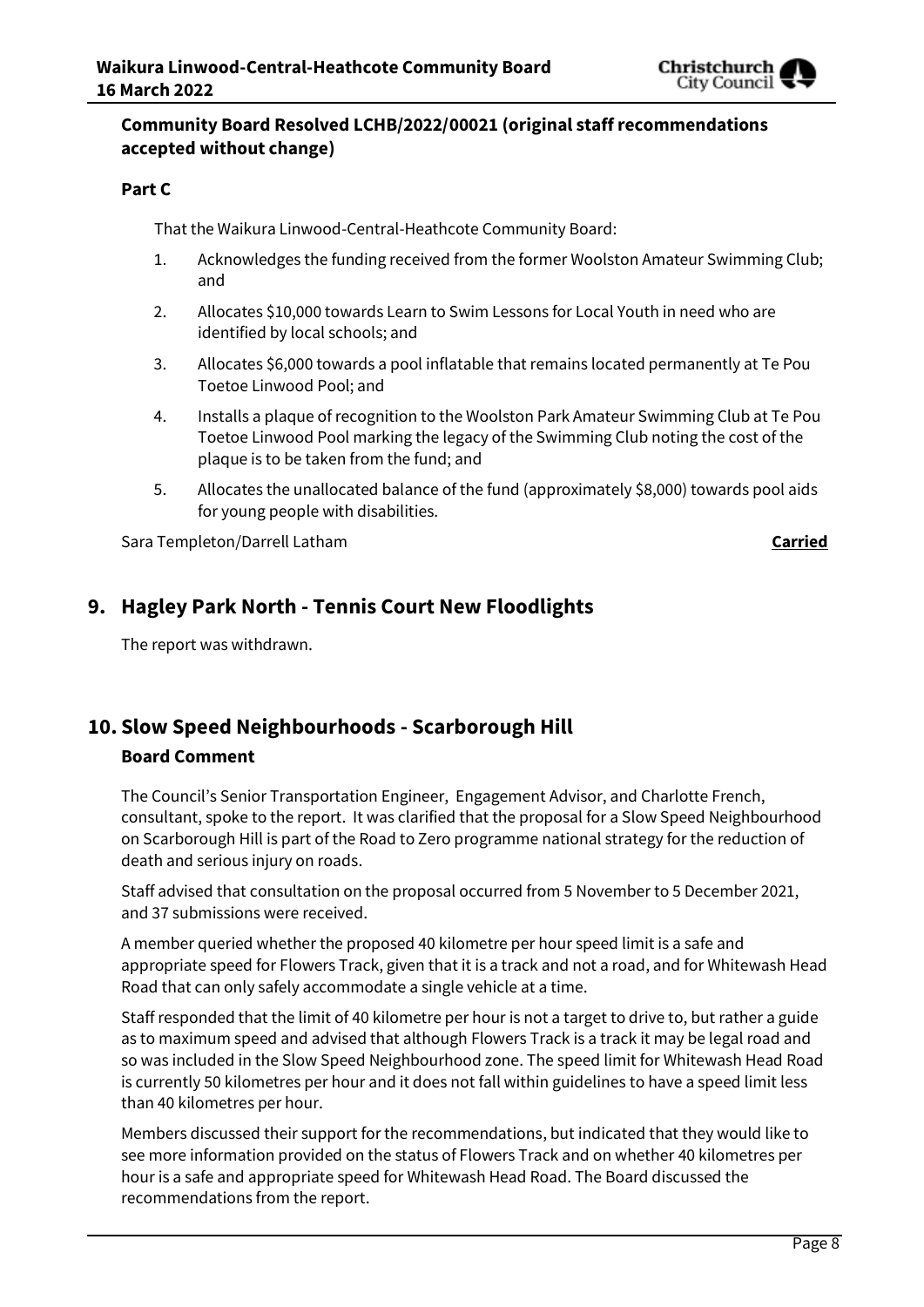Tim Lindley moved the staff recommendation with a request that staff provide information to the Board and the Council on the status of Flowers Track and on whether 40 kilometres per hour is a safe and appropriate speed for Whitewash Head Road. The motion was seconded by Sara Templeton and on being put to the vote was declared carried.

## **Officer Recommendations Ngā Tūtohu**

That the Waikura Linwood-Central-Heathcote Community Board recommends that the Council:

- 1. Approves, pursuant to Part 4 Clause 27 of the Christchurch City Council Traffic and Parking Bylaw 2017 and Land Transport Rule: Setting of Speed Limits 2017, that the speed limits on the following roads be revoked and set generally as identified in Attachment A to the staff report and listed below in clauses 1a-1r (including resultant changes made to the Christchurch City Council Register of Speed Limits and associated Speed Limit Maps).
	- a. Revoke the existing permanent speed limit of 50 kilometres per hour on Flowers Track (entire length).
	- b. Approve that the permanent speed limit on Flowers track (entire length) be set at 40 kilometres per hour.
	- c. Revoke the existing permanent speed limit of 50 kilometres per hour on Godley Drive (entire length).
	- d. Approve that the permanent speed limit on Godley Drive (entire length) be set at 40 kilometres per hour.
	- e. Revoke the existing permanent speed limit of 50 kilometres per hours on Heberden Avenue commencing at a point 200 metres north east of its intersection with Esplanade and extending in a north easterly direction to its intersection with Taylors Mistake Road.
	- f. Approve that the permanent speed limit on Heberden Avenue commencing at a point 200 metres north east of its intersection with Esplanade and extending in a north easterly direction to its intersection with Taylors Mistake Road be set at 40 kilometres per hour.
	- g. Revoke the existing permanent speed limit of 50 kilometres per hour on Langdale Place (entire length).
	- h. Approve that the permanent speed limit on Langdale Place (entire length) be set at 40 kilometres per hour.
	- i. Revoke the existing permanent speed limit of 50 kilometres per hour on Peninsula View (entire length).
	- j. Approve that the permanent speed limit on Peninsula View (entire length) be set at 40 kilometres per hour.
	- k. Revoke the existing permanent speed limit of 50 kilometres per hour on Scarborough Road (entire length).
	- l. Approve that the permanent speed limit on Scarborough Road (entire length) be set at 40 kilometres per hour.
	- m. Revoke the existing permanent speed limit of 50 kilometres per hour on Smugglers Cove (entire length).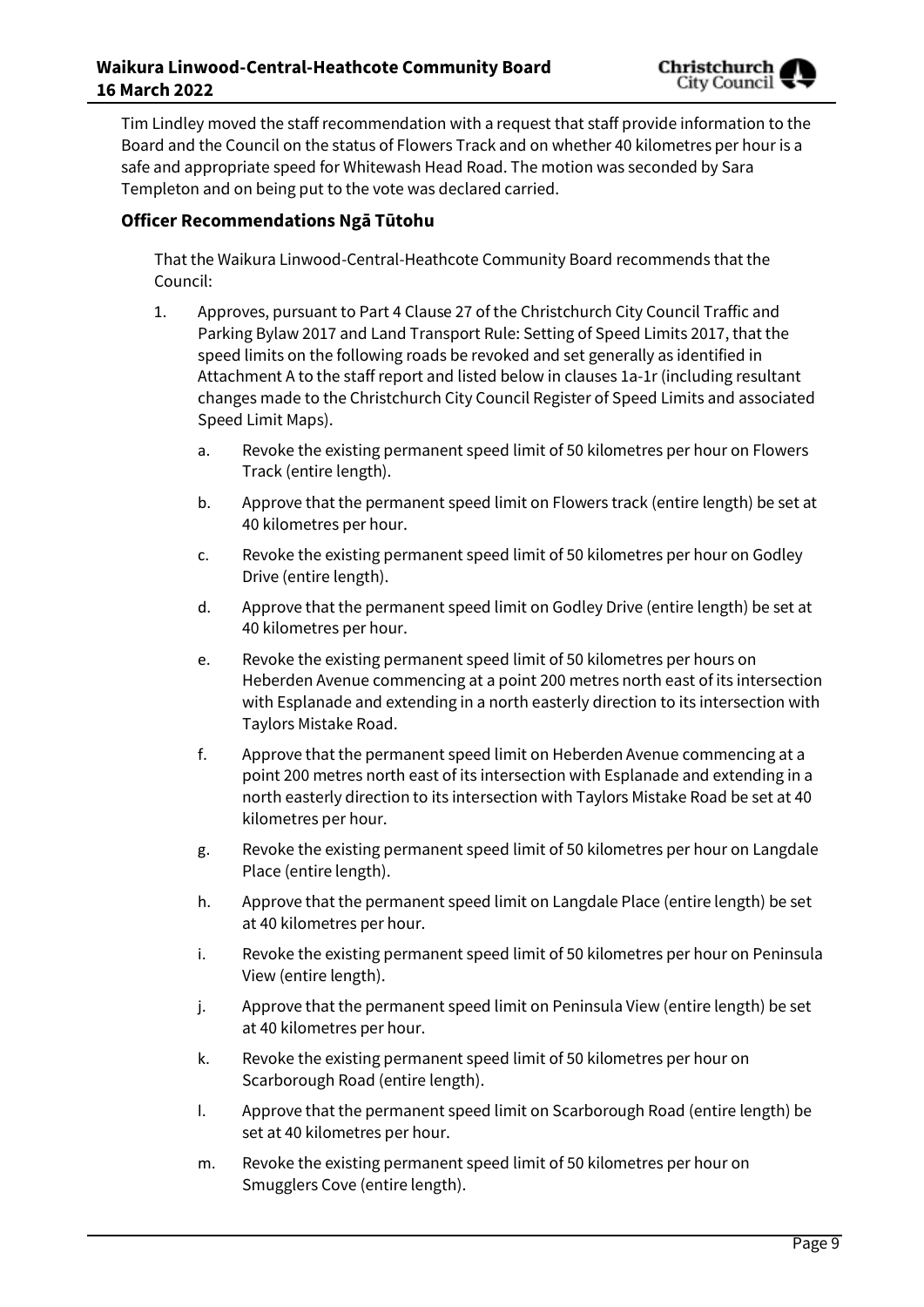

- n. Approve that the permanent speed limit on Smugglers Cove (entire length) be set at 40 kilometres per hour.
- o. Revoke the existing permanent speed limit of 50 kilometres per hour on Taylors Mistake Road (entire length).
- p. Approve that the permanent speed limit on Taylors Mistake Road (entire length) be set at 40 kilometres per hour.
- q. Revoke the existing permanent speed limit of 50 kilometres per hour on Whitewash Head Road (entire length).
- r. Approve that the permanent speed limit on Whitewash Head Road (entire length) be set at 40 kilometres per hour.
- $2.$ Approve that these resolutions take effect when the signage that evidence the restrictions described in the staff report are in place (or removed in the case of revocations).
- 3. Authorise staff to make any typographical changes or to correct minor errors or omissions in the above descriptions of the roads to which the speed limits apply (being changes that do not affect the materiality of the resolutions).

## **Community Board Decided LCHB/2022/00022**

### **Part A**

That the Waikura Linwood-Central-Heathcote Community Board recommends that the Council recommends that the Council:

- 1. Approves, pursuant to Part 4 Clause 27 of the Christchurch City Council Traffic and Parking Bylaw 2017 and Land Transport Rule: Setting of Speed Limits 2017, that the speed limits on the following roads be revoked and set generally as identified in Attachment A to the staff report and listed below in clauses 1a-1r (including resultant changes made to the Christchurch City Council Register of Speed Limits and associated Speed Limit Maps).
	- a. Revoke the existing permanent speed limit of 50 kilometres per hour on Flowers Track (entire length).
	- b. Approve that the permanent speed limit on Flowers track (entire length) be set at 40 kilometres per hour.
	- c. Revoke the existing permanent speed limit of 50 kilometres per hour on Godley Drive (entire length).
	- d. Approve that the permanent speed limit on Godley Drive (entire length) be set at 40 kilometres per hour.
	- e. Revoke the existing permanent speed limit of 50 kilometres per hours on Heberden Avenue commencing at a point 200 metres north east of its intersection with Esplanade and extending in a north easterly direction to its intersection with Taylors Mistake Road.
	- f. Approve that the permanent speed limit on Heberden Avenue commencing at a point 200 metres north east of its intersection with Esplanade and extending in a north easterly direction to its intersection with Taylors Mistake Road be set at 40 kilometres per hour.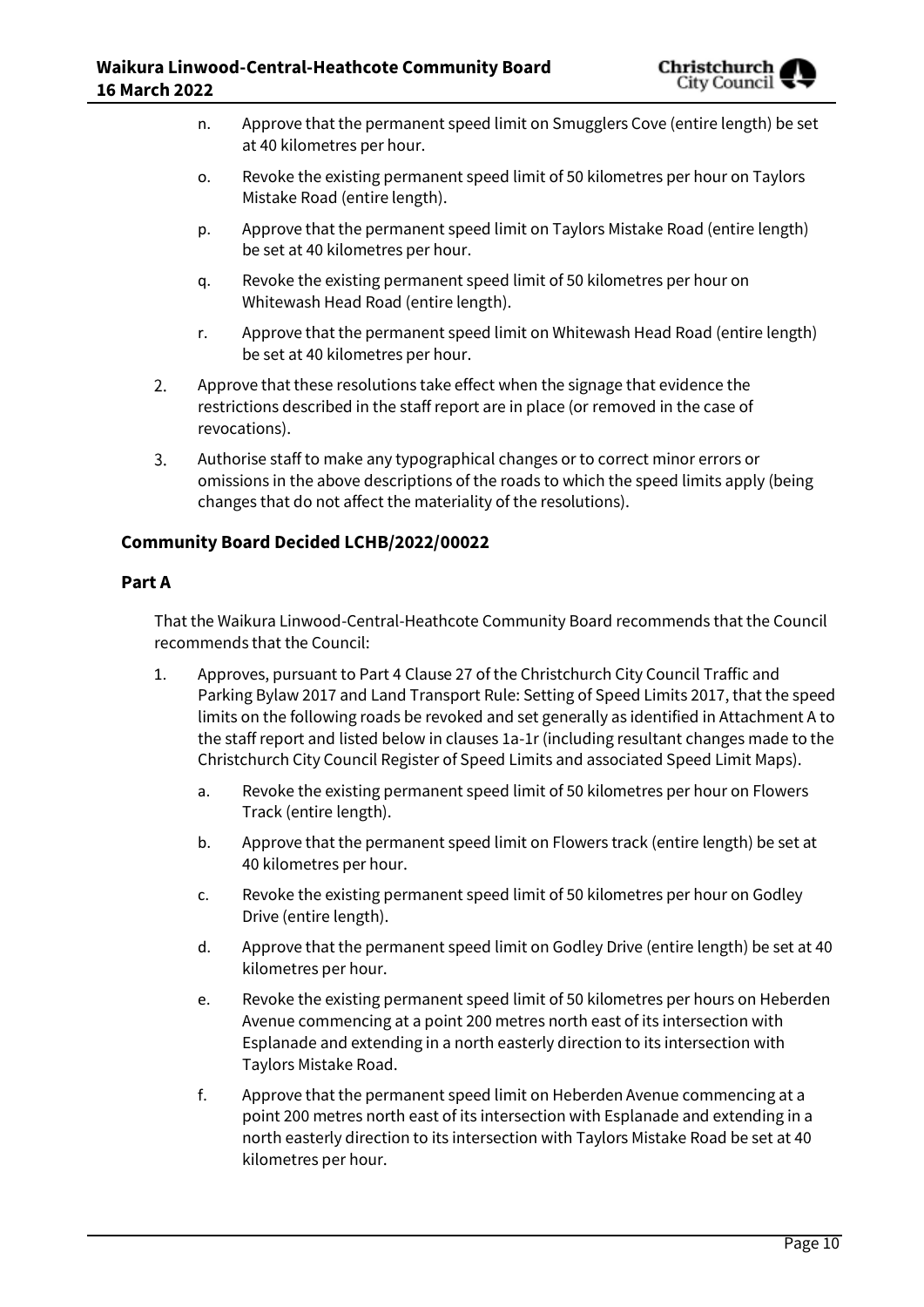

- g. Revoke the existing permanent speed limit of 50 kilometres per hour on Langdale Place (entire length).
- h. Approve that the permanent speed limit on Langdale Place (entire length) be set at 40 kilometres per hour.
- i. Revoke the existing permanent speed limit of 50 kilometres per hour on Peninsula View (entire length).
- j. Approve that the permanent speed limit on Peninsula View (entire length) be set at 40 kilometres per hour.
- k. Revoke the existing permanent speed limit of 50 kilometres per hour on Scarborough Road (entire length).
- l. Approve that the permanent speed limit on Scarborough Road (entire length) be set at 40 kilometres per hour.
- m. Revoke the existing permanent speed limit of 50 kilometres per hour on Smugglers Cove (entire length).
- n. Approve that the permanent speed limit on Smugglers Cove (entire length) be set at 40 kilometres per hour.
- o. Revoke the existing permanent speed limit of 50 kilometres per hour on Taylors Mistake Road (entire length).
- p. Approve that the permanent speed limit on Taylors Mistake Road (entire length) be set at 40 kilometres per hour.
- q. Revoke the existing permanent speed limit of 50 kilometres per hour on Whitewash Head Road (entire length).
- r. Approve that the permanent speed limit on Whitewash Head Road (entire length) be set at 40 kilometres per hour.
- $2.$ Approve that these resolutions take effect when the signage that evidence the restrictions described in the staff report are in place (or removed in the case of revocations).
- $\overline{3}$ . Authorise staff to make any typographical changes or to correct minor errors or omissions in the above descriptions of the roads to which the speed limits apply (being changes that do not affect the materiality of the resolutions).

## **Part B**

That the Waikura Linwood-Central-Heathcote Community Board requests that staff provide information to the Board and the Council on the status of Flowers Track and on whether 40 kilometres per hour is a safe and appropriate speed for Whitewash Head Road.

Tim Lindley/Sara Templeton **Carried Attachments**

A Clause 10 - Scarborough Taylors Mistake Slow Speed Neighbourhood Post-Consultation Community Board Presentation – 16 March 2022  $\rightarrow \mathbb{Z}$ 

## **12. Avebury House Heritage Park - Management of Park Bookings Board Comment**

The Council's Team Leader Leasing spoke to the report.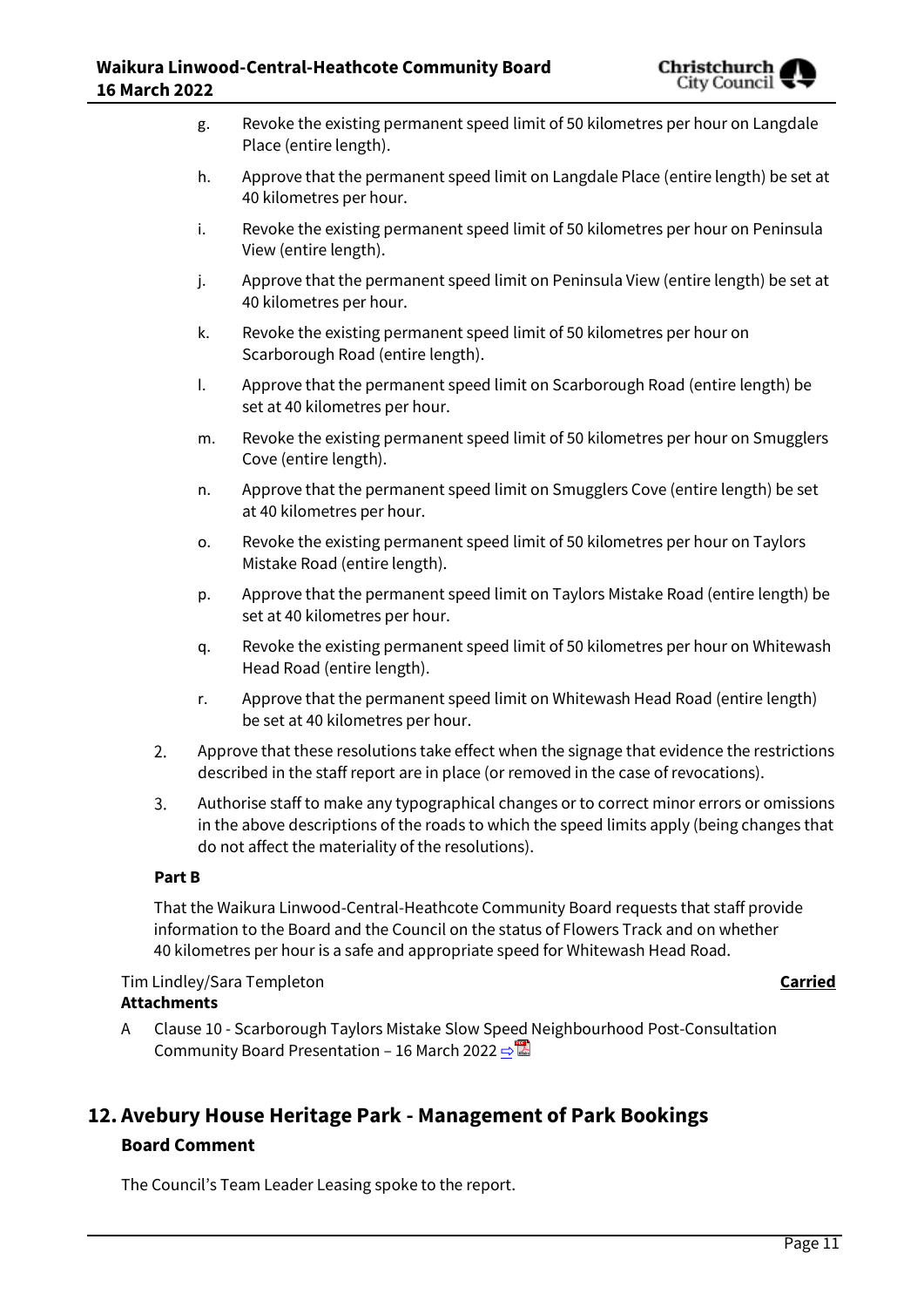

Michelle Lomax moved the staff recommendation. The motion was seconded by Yani Johanson and on being put to the vote was declared carried.

## **Community Board Resolved LCHB/2022/00023 (Original staff recommendation accepted without change)**

## **Part B**

That the Waikura Linwood-Central-Heathcote Community Board:

1. Receives the information in the Avebury House Heritage Park - Management of Park Bookings Report.

Michelle Lomax/Yani Johanson **Carried**

## **13. Waikura Linwood-Central-Heathcote Community Board Plan: Monitoring Report July to December 2021 Board Comment**

The Community Governance Manager- Linwood-Central-Heathcote spoke to the report.

It was clarified that the Bromley Area Traffic Study and Plan will be coming to the Board Briefing scheduled for 6 April 2022.

Sara Templeton moved the staff recommendation The motion was seconded by Sunita Gautam and on being put to the vote was declared carried.

## **Community Board Resolved LCHB/2022/00024 (Original staff recommendation accepted without change)**

### **Part B**

That the Waikura Linwood-Central-Heathcote Community Board:

1. Receives the information in the Waikura Linwood-Central-Heathcote Community Board's 2020-22 Board Plan Monitoring Report for July to December 2021.

Sara Templeton/Sunita Gautam **Carried**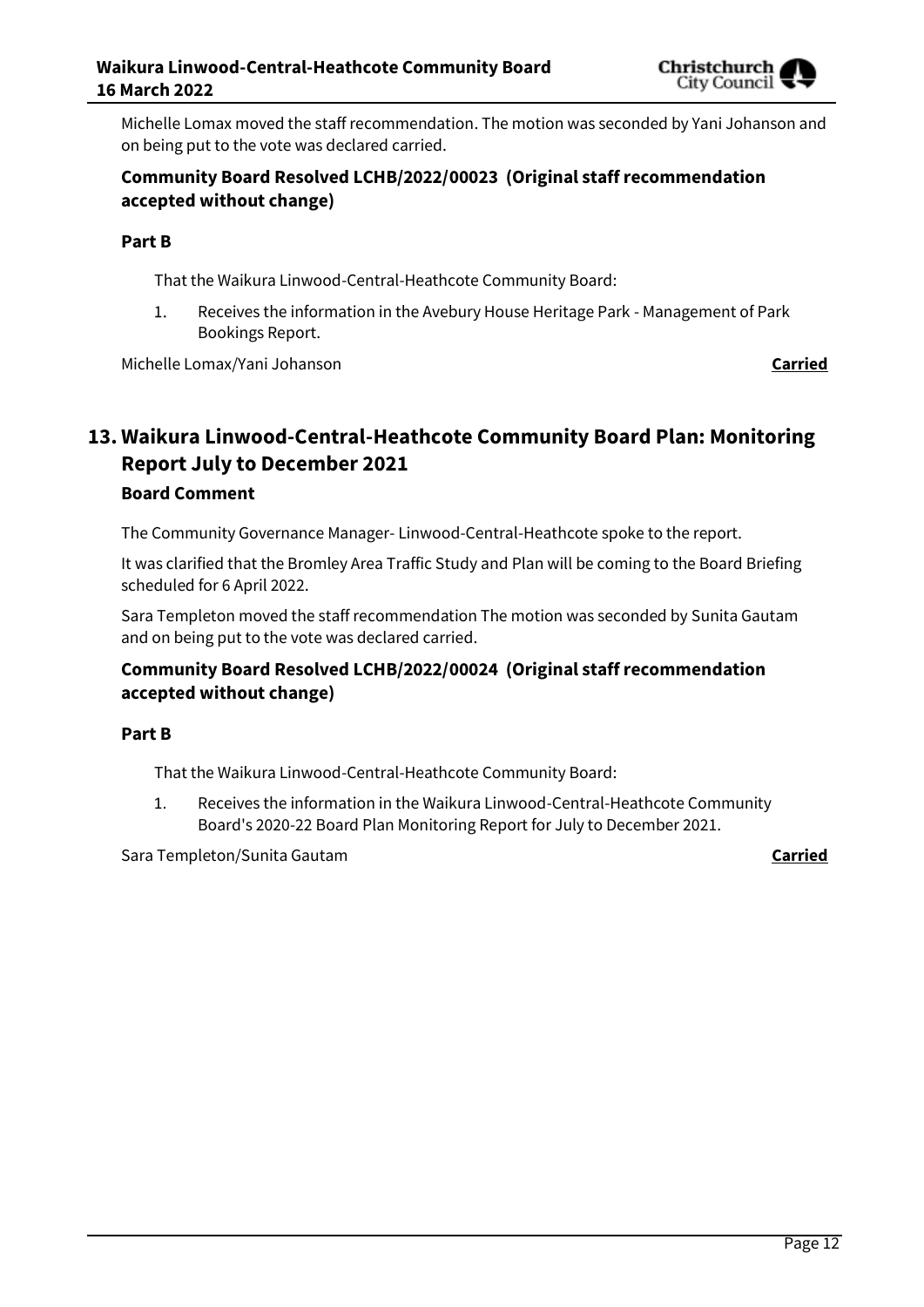

## **14. Waikura Linwood-Central-Heathcote Community Board Area Report - March 2022**

The Community Governance Manager spoke to the report.

There was a discussion on Boulder Bay sanitation options and how this could be progressed.

Sara Templeton moved the staff recommendation with requests that staff investigate setting up a working party to explore options for expenditure of the moneys from bach licence fees to progress enhancement for the area, including the provision of toilet facilities in Boulder Bay, and convene a Submissions Committee meeting to consider the Board's Annual Plan2022-23 submission.

The motion was seconded by Tim Lindley and on being put to the vote was declared carried.

## **Officer Recommendations Ngā Tūtohu**

That the Waikura Linwood-Central-Heathcote Community Board:

 $1.$ Receive the Waikura Linwood-Central-Heathcote Community Board Area Report for March 2022.

## **Community Board Resolved LCHB/2022/00025**

#### **Part B**

That the Waikura Linwood-Central-Heathcote Community Board:

- 1. Receives the Waikura Linwood-Central-Heathcote Community Board Area Report for March 2022.
- 2. Requests that staff investigate setting up a Board working party to explore options for expenditure of the moneys received from the Taylors Mistake, Boulder Bay and Hobsons Bay bach licence fees to progress enhancement for the area, including the provision of toilet facilities at Boulder Bay.
- 3. Requests that staff convene a Submissions Committee meeting to consider the Board's submission on the Council's Draft Annual Plan 2022-23.

Sara Templeton/Tim Lindley **Carried**

## **15. Elected Members' Information Exchange Te Whakawhiti Whakaaro o Te Kāhui Amorangi**

### **Part B**

The Board exchanged information on the following:

- It was noted that the resident affected by extreme flooding in Mt Pleasant Road discussed at the last meeting have not heard further from Council staff. The Board would like to see this followed up with urgency.
- The Board noted there is disagreement within the community regarding the lighting of the Cave Rock Light Mast. The Board members will advise residents on the process on how to notify a concern about this installation if they are contacted.